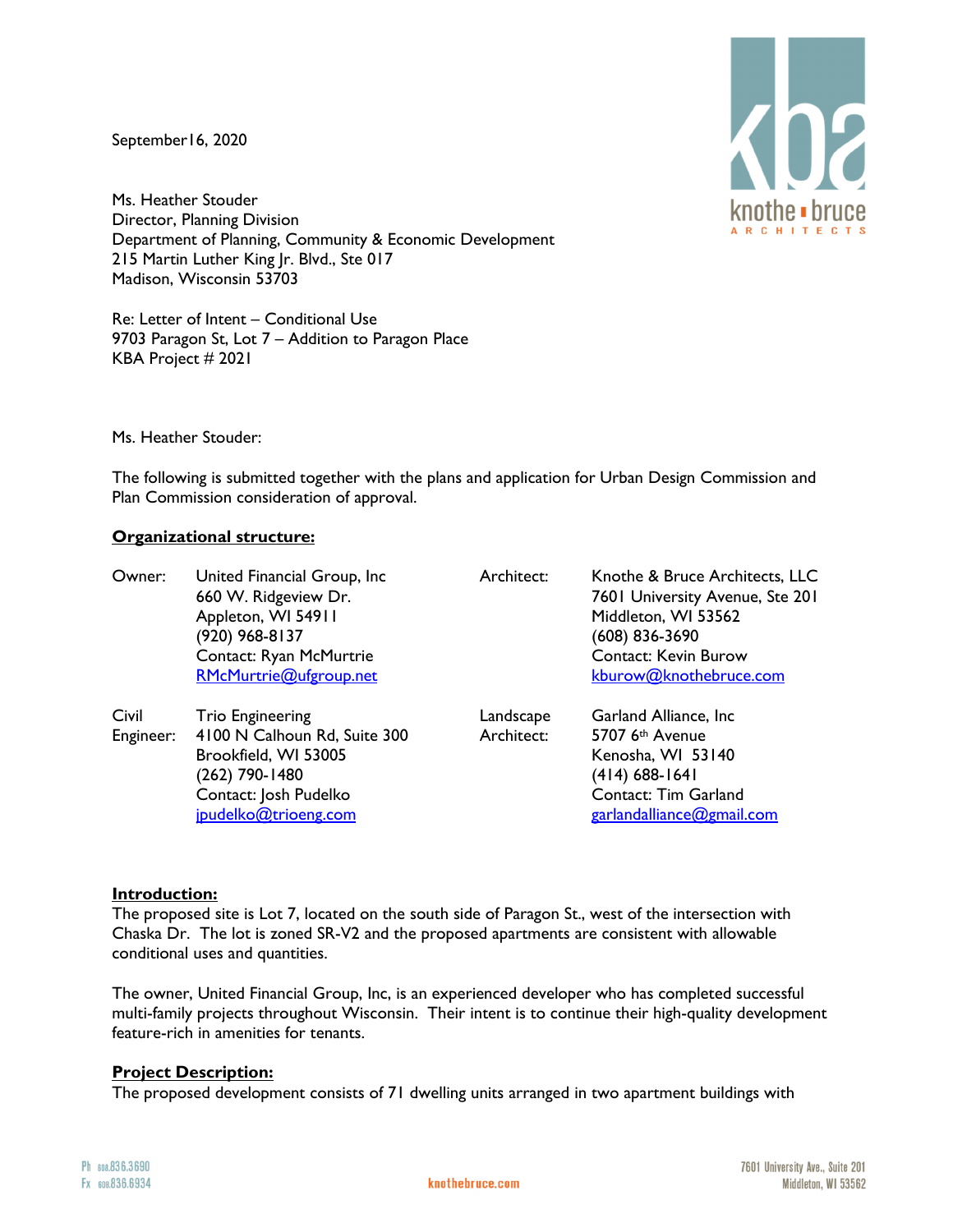underground parking. These units create additional housing diversity within the neighborhood. The number of units on the site allow for the inclusion of onsite management and creates sufficient user base to allow expanded amenities, including a large community room, exercise facilities, outdoor grilling and seating areas, yard games area, outdoor fire pit and an outdoor pool.

Both buildings are two-story wood frame construction over basement parking garages. Building #5 is a stand-alone building fronting on Paragon St and Chaska Dr. Building #6 is also a stand-alone building fronting on Wilrich St and Chaska Dr. All units will have a private patio or deck. Where grade permits, ground floor units have been provided with private exterior entrances. The exterior facades are finished in quality materials, including brick veneer and composite horizontal siding. Trash and recycling will be collected within the basements with private pickup.

The project is accessed via two driveways on Lakota Way. The first driveway is at the center of the site and is the access point for shared outdoor parking and underground parking for building #5. The second is located further south and serves as the underground parking entrance for building #6. The surface parking is centrally located on the site and screened from street view by the buildings.

This project will not substantially impair or diminish the use, value, and enjoyment of other properties within this neighborhood but will enhance the character of the neighborhood and bring additional opportunities for housing.

# **Site Development Data:**

| Densities:                |                              |                                                    |                   |                   |
|---------------------------|------------------------------|----------------------------------------------------|-------------------|-------------------|
|                           | Lot Area                     | 143,683 s.f. / 3.30 acres                          |                   |                   |
|                           | <b>Dwelling Units</b>        | 71                                                 |                   |                   |
|                           | Density                      | 21.5 units/acre                                    |                   |                   |
|                           | Open Space Required          | TSS $\times$ S.F. / d.u. = 500 s.f./unit           |                   |                   |
|                           | Open Space Provided          | 523 s.f./unit                                      |                   |                   |
|                           | Lot Coverage                 | 79,447 s.f. / 55% (60% Max.)                       |                   |                   |
| <u> Building Height:</u>  |                              | 2 Stories + Loft / 41' Feet (4 Stories / 52' Max.) |                   |                   |
| <u> Gross Floor Area:</u> |                              |                                                    |                   |                   |
|                           | Buildings 5 and 6:           | 142,935 s.f.                                       |                   |                   |
|                           | Floor Area Ratio             | 0.99                                               |                   |                   |
| Dwelling Unit Mix:        |                              |                                                    | <b>Building 5</b> | <b>Building 6</b> |
|                           | One Bedroom                  |                                                    | $12 \,$           | 7                 |
|                           | Two Bedroom                  |                                                    | 18                | 22                |
|                           | <b>Two Bedroom with Loft</b> |                                                    | 5                 | 7                 |
|                           | <b>Total Dwelling Units</b>  |                                                    | 35                | 36                |